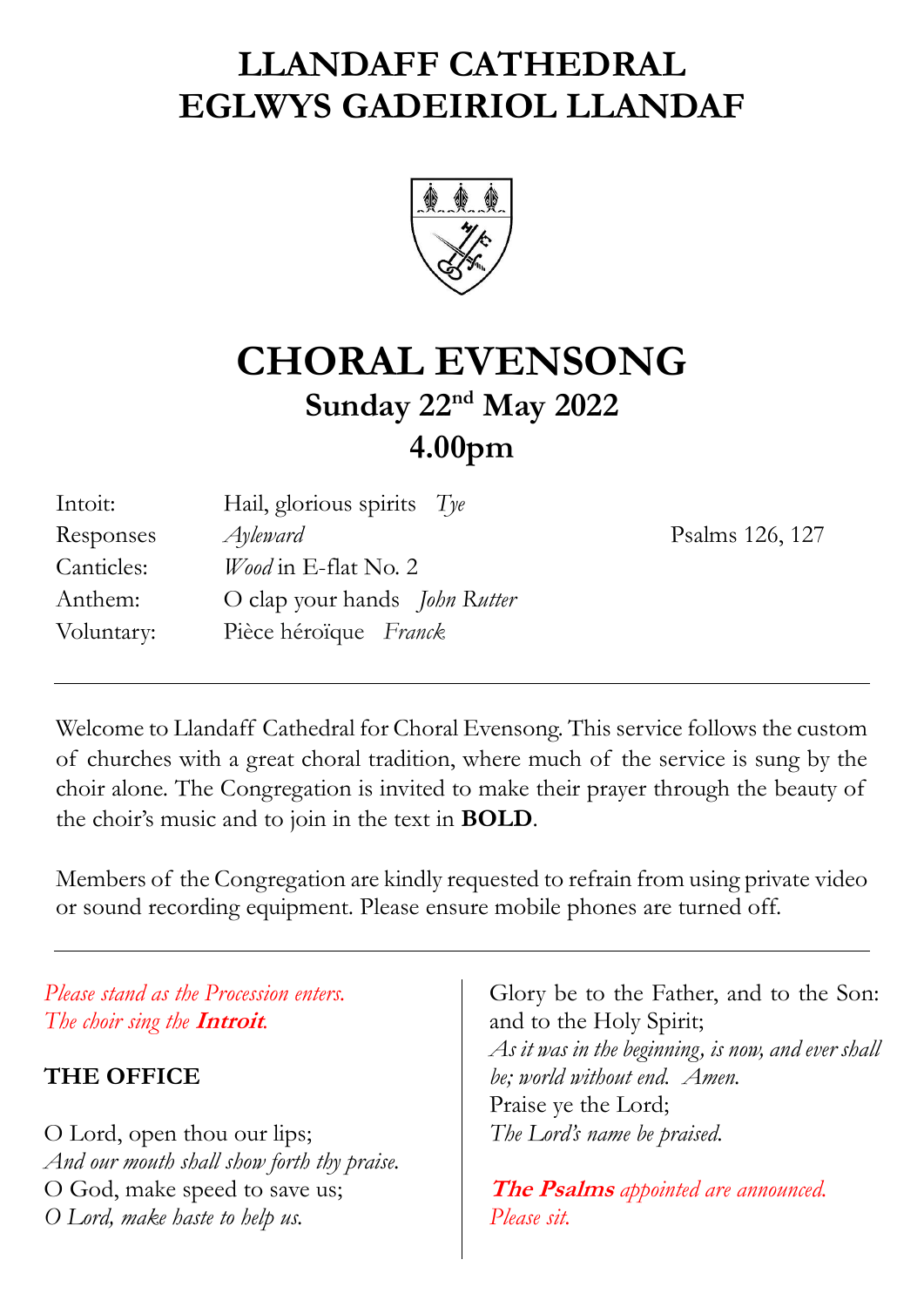*At the end of the final Psalm please stand as the choir sing the Gloria Patri.*

*Please sit as* **The First Lesson** *is read from the Old Testament or the Apocrypha.*

## *Please stand as the choir sings* **The Magnificat***:*

My soul doth magnify the Lord: and my spirit hath rejoiced in God my Saviour. For he hath regarded: the lowliness of his handmaiden. For behold, from henceforth: all generations shall call me blessed. For he that is mighty hath magnified me: and holy is his name. And his mercy is on them that fear him: throughout all generations. He hath shewed strength with his arm: he hath scattered the proud in the imagination of their hearts. He hath put down the mighty from their seat: and hath exalted the humble and meek. He hath filled the hungry with good things: and the rich he hath sent empty away. He remembering his mercy: hath holpen his servant Israel; As he promised to our forefathers: Abraham and his seed, for ever.

*Glory be to the Father, and to the Son: and to the Holy Spirit; As it was in the beginning, is now, and ever shall be: world without end. Amen.*

*(Luke 1.46)*

*Please sit as the* **Second Lesson** *is read from the New Testament.* 

*Please stand as the choir sings The* **Nunc Dimittis.**

Lord, now lettest thou thy servant depart in peace: according to thy word. For mine eyes have seen thy salvation: which thou hast prepared before the face of all people. To be a light to lighten the Gentiles: and to be the glory of thy people Israel.

*Glory be to the Father, and to the Son: and to the Holy Spirit; As it was in the beginning, is now, and ever shall be: world without end. Amen.*

*(Luke 2.29)*

*Please continue to stand and face the High Altar as we say together*:

**I believe in God the Father Almighty, maker of heaven and earth: and in Jesus Christ his only Son our Lord, who was conceived by the Holy Spirit, born of the Virgin Mary, suffered under Pontius Pilate, was crucified, dead, and buried. He descended into hell. The third day he rose again from the dead, he ascended into heaven, and is seated at the right hand of God the Father Almighty; from thence he shall come to judge the quick and the dead.** 

**I believe in the Holy Spirit; the Holy Catholic Church; the communion of saints; the forgiveness of sins; the resurrection of the body; and the life everlasting. Amen.**

The Lord be with you: *And with your spirit.*

Let us pray.

*Please kneel or sit*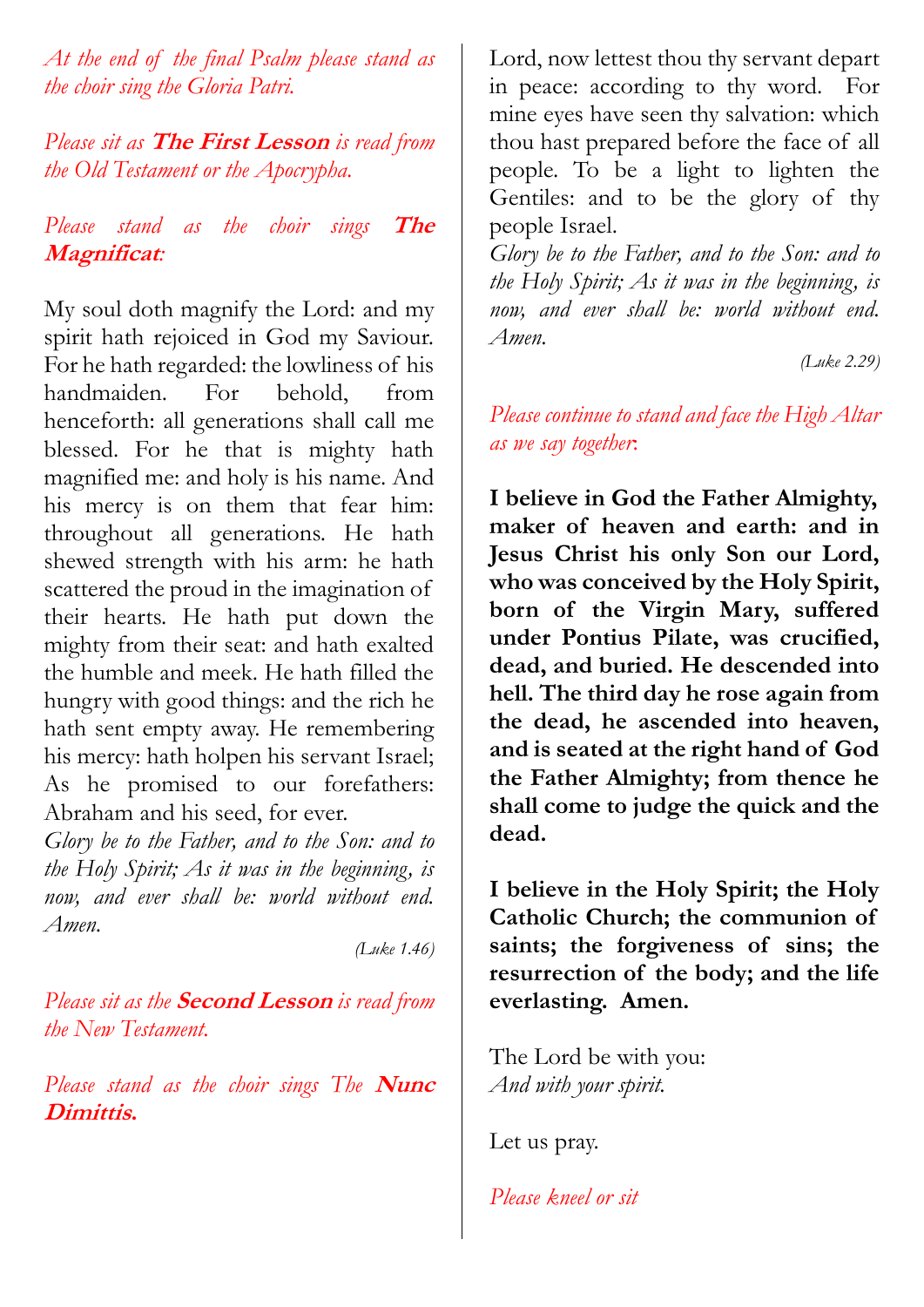Lord, have mercy upon us. *Christ, have mercy upon us***.** Lord, have mercy upon us.

Our Father, who art in heaven, hallowed be thy name; thy kingdom come; thy will be done; on earth as it is in heaven. Give us this day our daily bread. And forgive us our trespasses, as we forgive those who trespass against us. And lead us not into temptation; but deliver us from evil. Amen.

O Lord, show thy mercy upon us. *And grant us thy salvation.* O Lord, save the Queen. *And mercifully hear us when we call upon thee.*  Endue thy Ministers with righteousness. *And make thy chosen people joyful.* O Lord, save thy people. *And bless thine inheritance.* Give peace in our time, O Lord; *Because there is none other that fighteth for us, but only thou, O God.* O God, make clean our hearts within us. *And take not thy holy Spirit from us.* 

## **Three Collects** *are offered, the First of the Day;*

God our redeemer, you have delivered us from the power of darkness and brought us into the kingdom of your Son: grant, that as by his death he has recalled us to life, so by his continual presence in us he may raise us to eternal joy; through Jesus Christ your Son our Lord, who is alive and reigns with you, in the unity of the Holy Spirit, one God, now and for ever. Amen.

## *the Second for Peace;*

Almighty God, from whom all holy desires, all good counsels, and all just works do proceed: give unto thy servants that peace which the world cannot give; that our hearts may be set to obey thy commandments, and that, being defended by thee from the fear of our enemies, we may pass our time in rest and quietness; through Jesus Christ our Lord. Amen.

## *and the Third for Aid Against all Perils.*

Lighten our darkness, we beseech thee, O Lord; and by thy great mercy defend us from all perils and dangers of this night; for the love of thy only Son, our Saviour Jesus Christ. Amen.

*Please sit whilst the Choir sing an* **Anthem.** 

*please kneel or sit for:*

## **THE PRAYERS**

## *The prayers conclude with* **The Grace***:*

**The Grace of Our Lord Jesus Christ, and the love of God, and the fellowship of the Holy Spirit be with us all, evermore. Amen.**

## **A Hymn** *is sung. This is followed by the* **Blessing** *and* **Final Responses.**

The Lord be with you: *And with your spirit.* Let us bless the Lord: *Thanks be to God.*

*Please remain standing as the Procession departs. Please leave quietly so as not to disturb those remaining to listen to the* **Organ Voluntary.**